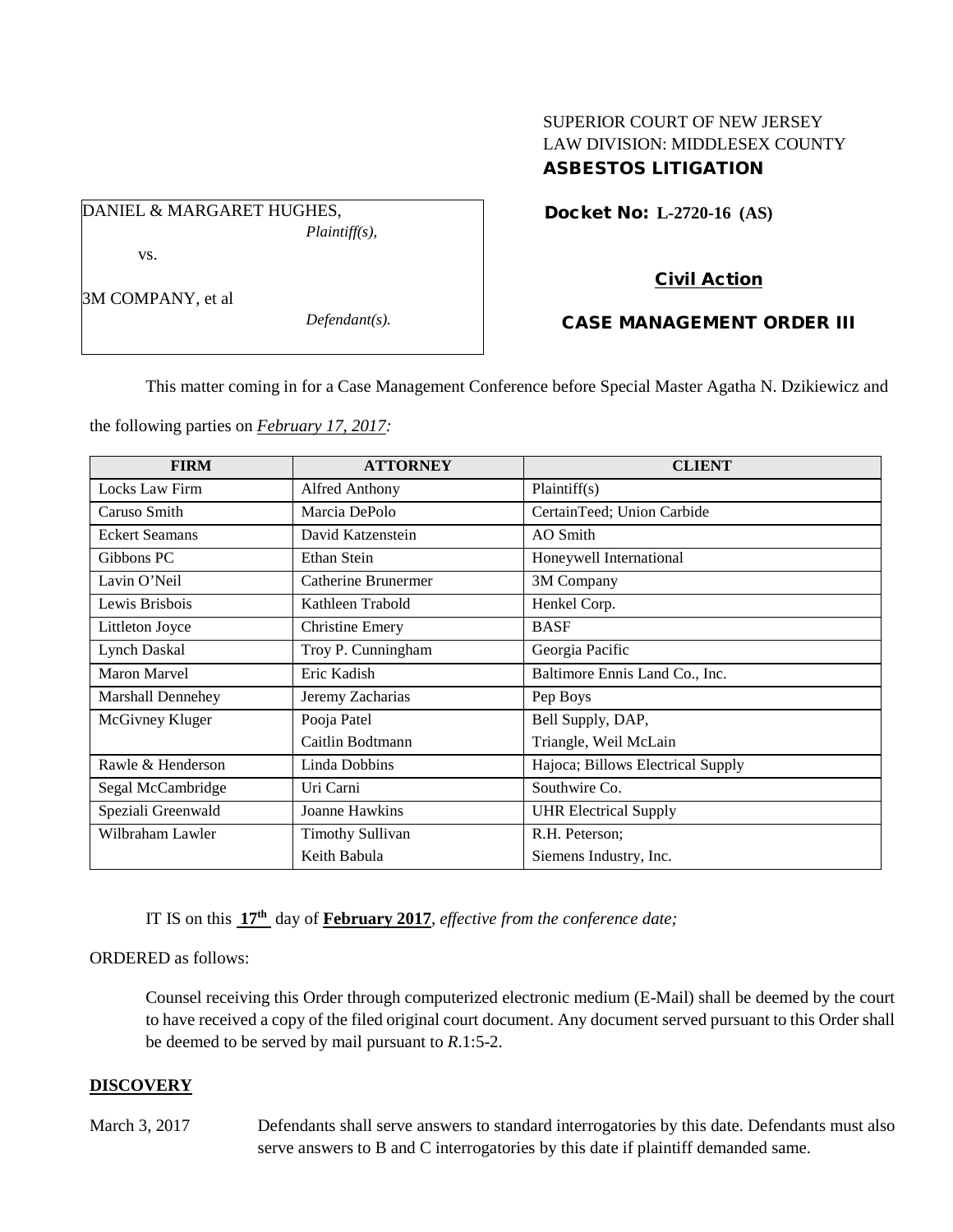| March 3, 2017 | Defendants shall serve answers to supplemental interrogatories and document requests by this<br>date.                                                                                                       |
|---------------|-------------------------------------------------------------------------------------------------------------------------------------------------------------------------------------------------------------|
| March 3, 2017 | Plaintiff shall serve answers to revised supplemental interrogatories by this date.                                                                                                                         |
| April 7, 2017 | Fact discovery, including depositions, shall be completed by this date. Plaintiff's counsel shall<br>contact the Special Master within one week of this deadline if all fact discovery is not<br>completed. |
| April 7, 2017 | Depositions of corporate representatives shall be completed by this date. Counsel shall comply<br>with Order of June 18, 2014 regarding scheduling of corporate representative depositions.                 |

## **EARLY SETTLEMENT**

March 17, 2017 @ 10:00am Early Settlement conference. All defense counsel shall appear with authority to negotiate settlement and have a representative authorized to negotiate settlement available by phone. Any request to be excused from the settlement conference shall be made to the Special Master no later than 4:00pm of the day prior to the conference.

## **SUMMARY JUDGMENT MOTION PRACTICE**

- April 14, 2017 Plaintiff's counsel shall advise, in writing, of intent not to oppose motions by this date.
- April 28, 2017 Summary judgment motions shall be filed no later than this date.
- May 26, 2017 Last return date for summary judgment motions.

### **MEDICAL DEFENSE**

April 28, 2017 Defendants shall identify its medical experts and serve medical reports, if any, by this date. **In addition, defendants shall notify plaintiff's counsel (as well as all counsel of record) of a joinder in an expert medical defense by this date.**

### **LIABILITY EXPERT REPORTS**

| April 14, 2017 | Plaintiff shall identify its liability experts and serve liability expert reports or a certified expert<br>statement by this date or waive any opportunity to rely on liability expert testimony. |
|----------------|---------------------------------------------------------------------------------------------------------------------------------------------------------------------------------------------------|
| June 2, 2017   | Defendants shall identify its liability experts and serve liability expert reports, if any, by this<br>date or waive any opportunity to rely on liability expert testimony.                       |

### **EXPERT DEPOSITION**

June 23, 2017 Expert depositions shall be completed as agreed upon by counsel. Counsel shall cooperate in scheduling depositions and shall contact court, if necessary. To the extent that plaintiff and defendant generic experts have been deposed before, the parties seeking that deposition in this case must file an application before the Special Master and demonstrate the necessity for that deposition. To the extent possible, documents requested in a deposition notice directed to an expert shall be produced three days in advance of the expert deposition. The expert shall not be required to produce documents that are readily accessible in the public domain.

\_\_\_\_\_\_\_\_\_\_\_\_\_\_\_\_\_\_\_\_\_\_\_\_\_\_\_\_\_\_\_\_\_\_\_\_\_\_\_\_\_\_\_\_\_\_\_\_\_\_\_\_\_\_\_\_\_\_\_\_\_\_\_\_\_\_\_\_\_\_\_\_\_\_\_\_\_\_\_\_\_\_\_\_\_\_\_\_\_\_\_\_\_\_\_\_\_\_\_\_\_\_\_\_\_\_\_\_\_\_